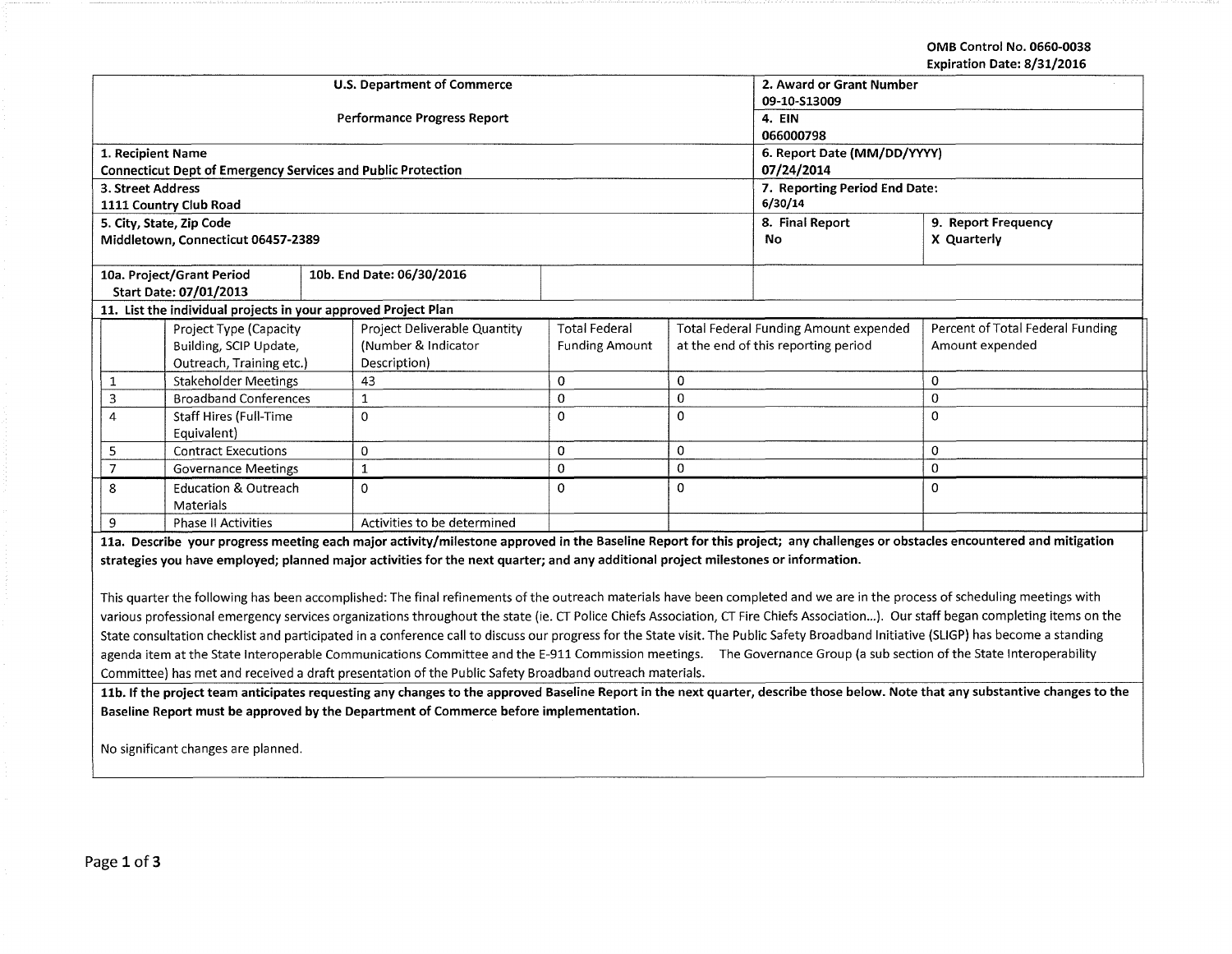11c. Provide any other information that would be useful to NTIA as it assesses this project's progress.

None at this time.

11d. Describe any success stories or best practices you have identified. Please be as specific as possible. None during this reporting quarter.

## 12. Personnel

12a. If the project is not fully staffed, describe how any lack of staffing may impact the project's time line and when the project will be fully staffed.

## 12b. Staffing Table

| <b>Job Title</b>                                                                                                                      |                                                                                                                   |                          | FTE <sub>%</sub> |                                                                                         |                               | Change          |                |                                                |                                                 |                        |
|---------------------------------------------------------------------------------------------------------------------------------------|-------------------------------------------------------------------------------------------------------------------|--------------------------|------------------|-----------------------------------------------------------------------------------------|-------------------------------|-----------------|----------------|------------------------------------------------|-------------------------------------------------|------------------------|
| <b>SWIC</b>                                                                                                                           |                                                                                                                   |                          | 25               | Coordinate activities, administrative management attended Conference & PSBB<br>workshop |                               |                 |                |                                                |                                                 | No change              |
| <b>Emergency Telecommunications Director</b>                                                                                          |                                                                                                                   |                          | 10               |                                                                                         | Attended PSBB Work Shop       | No Change       |                |                                                |                                                 |                        |
| <b>Telecommunications Engineer 3</b>                                                                                                  |                                                                                                                   |                          |                  | Attended PSBB Work Shop                                                                 |                               |                 |                |                                                |                                                 | No Change              |
| Add Row<br>Remove Row                                                                                                                 |                                                                                                                   |                          |                  |                                                                                         |                               |                 |                |                                                |                                                 |                        |
| 13. Subcontracts (Vendors and/or Subrecipients)                                                                                       |                                                                                                                   |                          |                  |                                                                                         |                               |                 |                |                                                |                                                 |                        |
| 13a. Subcontracts Table - Include all subcontractors. The totals from this table must equal the "Subcontracts Total" in Question 14f. |                                                                                                                   |                          |                  |                                                                                         |                               |                 |                |                                                |                                                 |                        |
| Name                                                                                                                                  | Subcontract Purpose                                                                                               | Type<br>(Vendor/Subrec.) | Issued           | RFP/RFQ<br>(Y/N)                                                                        | Contract<br>Executed<br>(Y/N) | Start<br>Date   | End<br>Date    | <b>Total Federal</b><br><b>Funds Allocated</b> | <b>Total Matching</b><br><b>Funds Allocated</b> | Project and % Assigned |
| Applied<br>Geographics                                                                                                                | Project management<br>support, meeting<br>facilitation, technical<br>writing, technical<br>subject matter experts | Vendor                   |                  | N                                                                                       | Y                             | January<br>2014 | June<br>2015   | \$645,000.00                                   | \$0                                             | 48%                    |
| Vendor to be<br>determined                                                                                                            | Phase II and data<br>collection<br>efforts/support                                                                | Vendor                   |                  | N                                                                                       | N.                            | Fall 2014       | Spring<br>2016 | \$691,157.00                                   | \$0                                             | 52%                    |
| Add Row<br>Remove Row<br>13b. Describe any challenges encountered with vendors and/or subrecipients.                                  |                                                                                                                   |                          |                  |                                                                                         |                               |                 |                |                                                |                                                 |                        |
|                                                                                                                                       |                                                                                                                   |                          |                  |                                                                                         |                               |                 |                |                                                |                                                 |                        |